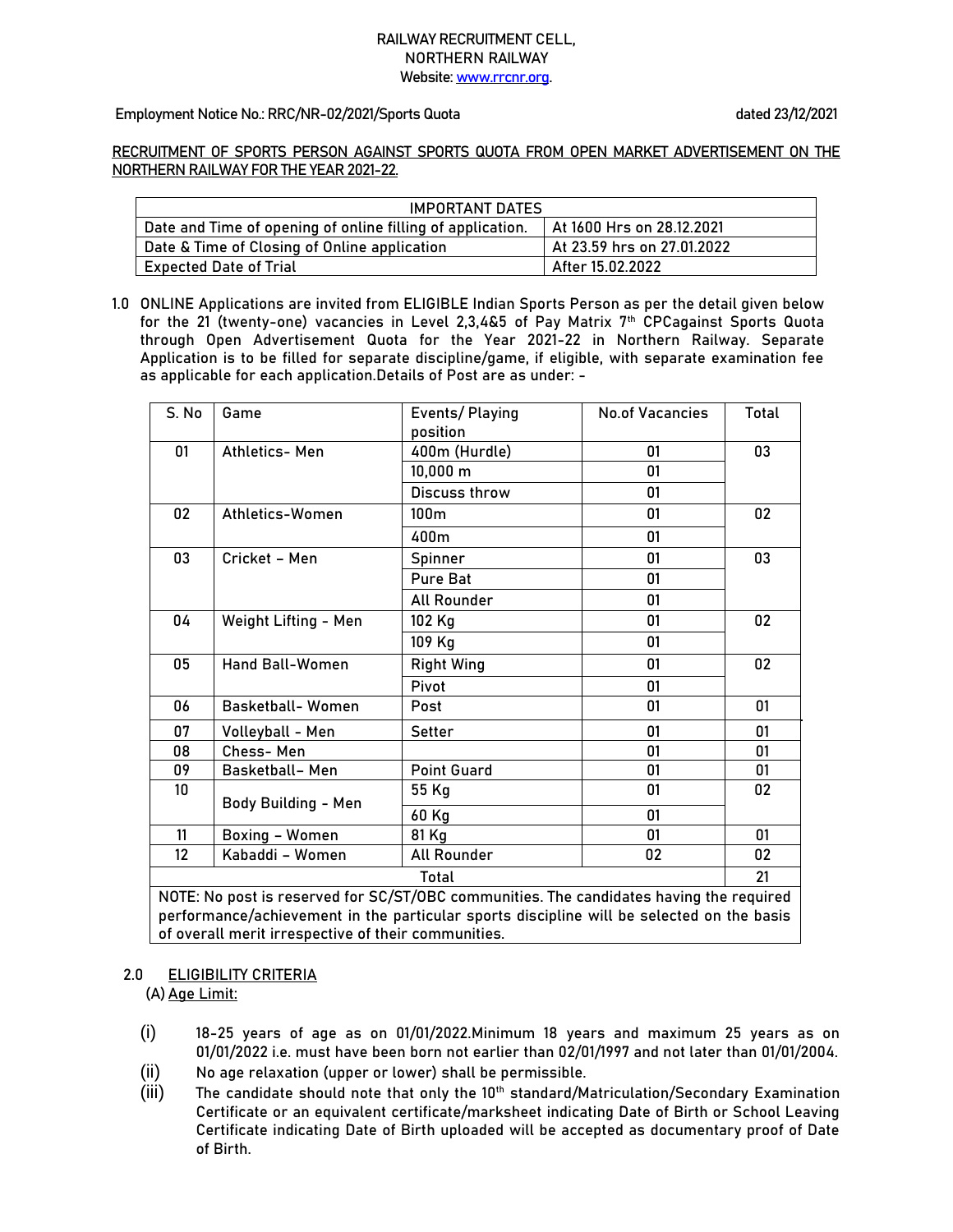(B). **Minimum Educational Qualification:**

Candidate should possess the following requisite Education Qualification as on 23/12/2021.

| S.No. | Posts in Pay Matrix       | Minimum Prescribed Educational Qualification      |  |  |
|-------|---------------------------|---------------------------------------------------|--|--|
| (i).  | Level4- Rs. 25500-81100/  | Graduate in any discipline from a recognized      |  |  |
|       | Level5- Rs. 29200-92300   | University.                                       |  |  |
| (ii). | Level 2- Rs. 19900-63200/ | $12th(+2)$ stage) or its equivalent<br>Passed     |  |  |
|       | Level 3- Rs. 21700-69100  | examination. Education Qualification must be from |  |  |
|       |                           | a recognized Institution.                         |  |  |

Note:

- (a) Candidate possessing higher education qualification should also upload their graduation/ post-Graduation certificate.
- (b) Persons if appointed to the category of Clerk-Cum-Typist should acquire Typing Proficiency of 30 w.p.m. in English or 25 w.p.m. in Hindi within a period of four year from the date of appointment; else his/her appointment will be treated as provisional till such time that he/she passes the typing test.
- **(C). Sports Qualification (Achievements):**
	- (i) Only those sportspersons who have acquired the following sports achievement eligibility norms in the championship from 01/04/2019 to 23.12.2021 (date of notification) and are active, will be eligible to apply for appointment against above posts under Sports Quota.
	- (ii) For validity of sports achievement, concluding day of the championship/event shall take into account.
	- (iii) The specific position played in the particular discipline, if applicable should be mentioned in the ONLINE Application without fail.
	- (iv) All the championships mentioned above should have been conducted under the aegis of recognized International/National/State Sports Federation and also recognized by Railway Sports Promotion Board (RSPB).
	- (v) Sports person having sports norms for higher level and who have applied against the vacancies for the lower level can be considered for recruitment against the level applied for only. In such cases the sportsperson has to give an undertaking that he/she will not claim for higher level after joining Railways.
	- (vi) The minimum norms for recruitment of Sports Quota, shall be as under in addition to the qualifying performance/position. These provisions shall be read along with note below the Para.

| S.<br>No.      | Existing<br>Pay<br>Scale<br>Band/<br>$(6th$ CPC) | Level<br>in<br>7 <sup>th</sup> CPC | Minimum Sports Norms for recruitment.                                                                                                                                                                                                                                                                                                                                                                                                                                                                                                                                                                                                                                                                                                                                                                                                                                                                                                                                                                                                                                                                              |
|----------------|--------------------------------------------------|------------------------------------|--------------------------------------------------------------------------------------------------------------------------------------------------------------------------------------------------------------------------------------------------------------------------------------------------------------------------------------------------------------------------------------------------------------------------------------------------------------------------------------------------------------------------------------------------------------------------------------------------------------------------------------------------------------------------------------------------------------------------------------------------------------------------------------------------------------------------------------------------------------------------------------------------------------------------------------------------------------------------------------------------------------------------------------------------------------------------------------------------------------------|
|                | PB-15200-<br>20200<br>GP-<br>Rs.<br>2400/2800    | Level 4 &<br>Level 5               | Represented the Country in Olympic Games (Senior Category)<br>(A)<br>0R<br>At least 3rd position in any of the World Cup (Junior/Youth/Senior<br>(B)<br>Category)/ World Championships (Junior/Senior Category)/ Asian<br>Games (Senior Category)/ Commonwealth Games (Senior<br>Category)/ Youth Olympics/ Champions Trophy (Hockey)/Davis Cup<br>(Tennis)/Thomas/Uber Cup(Badminton)                                                                                                                                                                                                                                                                                                                                                                                                                                                                                                                                                                                                                                                                                                                             |
| $\overline{2}$ | PB -15200-<br>20200<br>GP-Rs.<br>1900/2000       | Level 2 &<br>Level 3               | Represented the country in the World Cup (Junior/Youth/Senior<br>Α.<br>Category)/ World Championships (Junior/Senior Category)/ Asian<br>Games (Senior<br>Category)/Commonwealth<br>Games (Senior<br>Category)/ Youth Olympics/Champions Trophy (Hockey)/Davis Cup<br>(Tennis)/Thomas/Uber Cup(Badminton)OR<br>3rd position<br>in Commonwealth<br>Championship<br>В.<br>least<br>At<br>Junior/Senior category)/Asian Championships<br>Asia<br>$\prime$<br>Cup<br>(Junior/Senior category)/ South Asian Federations (SAF) Games<br>(Senior category)/USIC (World Railways) Championship (Senior<br>category)/ World University GamesOR<br>C.<br>3 <sup>rd</sup> position in<br>Senior/ Youth/Junior<br>At least<br>National<br>Championships.<br>0R<br>At least 3rd position in National Games organized under aegis of<br>D.<br>Indian Olympic Association. OR<br>At least 3rd position in All India Inter University Championship<br>Е.<br>organized under the aegis of Association of Indian Universities OR<br>1 <sup>st</sup> position<br>in Federation<br>F.<br>Cup<br>Championships<br>(Senior<br>Category). |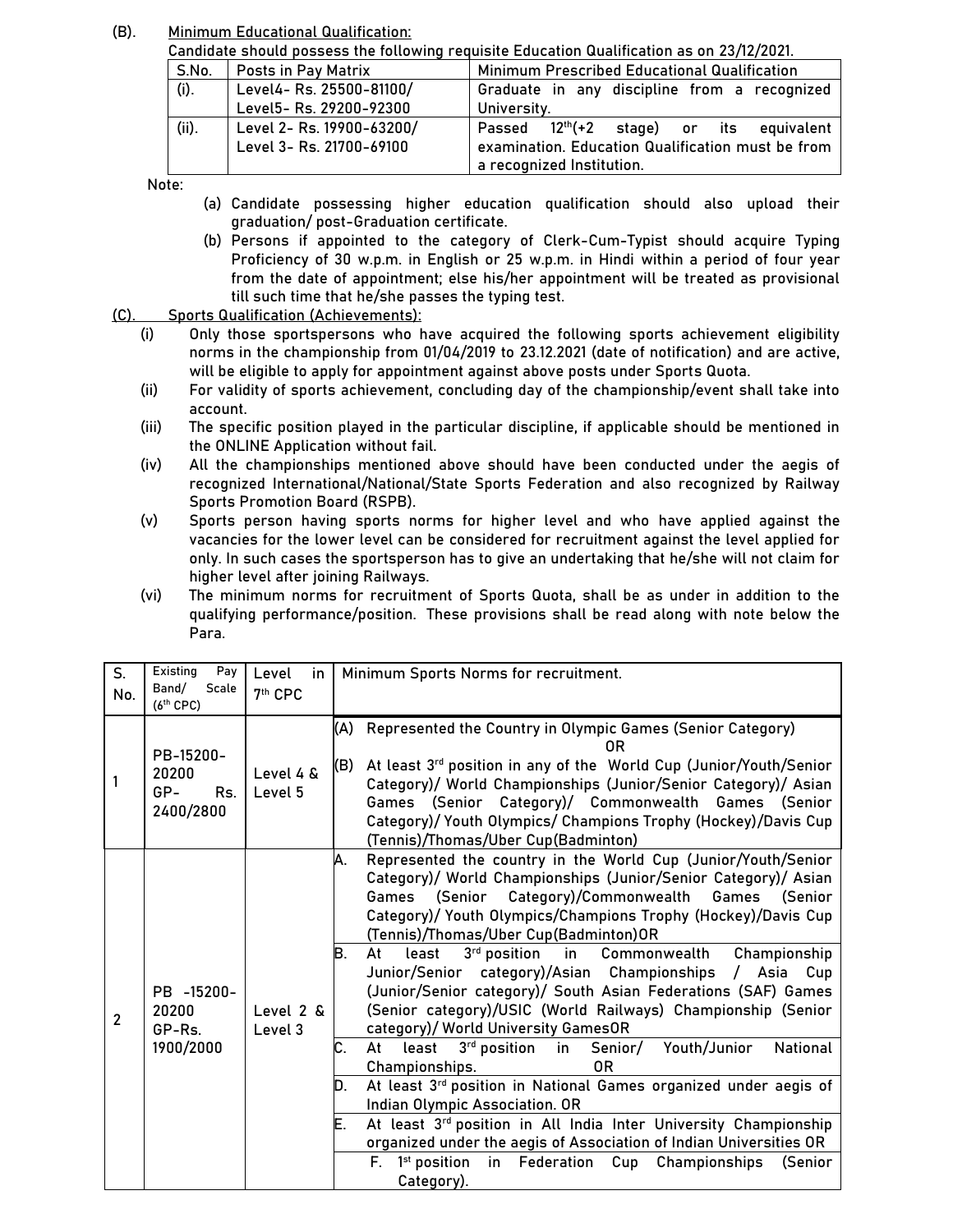| 1.             | <b>Athletics</b>        |                                                                                                                                                                                                                                                       | a. In athletics Gold medal winner in open National championship (Senior),<br>interstate Athletics championship (Senior)& Asian Championship (Senior) may<br>be considered for recruitment in GP 2800/2400. |                                                                                                                                                                 |  |  |  |  |
|----------------|-------------------------|-------------------------------------------------------------------------------------------------------------------------------------------------------------------------------------------------------------------------------------------------------|------------------------------------------------------------------------------------------------------------------------------------------------------------------------------------------------------------|-----------------------------------------------------------------------------------------------------------------------------------------------------------------|--|--|--|--|
|                |                         | b.                                                                                                                                                                                                                                                    | post having Grade Pay Rs. 1900/- in pay band Rs 5200-20,200.                                                                                                                                               | In athletics medal winning performance at National Inter State Senior<br>athletics Championships, may also be considered for recruitment against the            |  |  |  |  |
| 2.             | Cricket<br><u>(Men)</u> | а.<br>matches.                                                                                                                                                                                                                                        | GP 2800/2400: Representation of India A and India U-19 team in 2 test matches<br>or in 2 limited over's one day international matches or in 2 twenty-20 Over's                                             |                                                                                                                                                                 |  |  |  |  |
|                |                         | b. GP 2000/1900:<br>Quarter Finalist in Senior/U-23/U-19 ALL India Inter State Elite Group<br>(i)<br>Championship and All India inter state championships may be considered<br>0R                                                                     |                                                                                                                                                                                                            |                                                                                                                                                                 |  |  |  |  |
| 3 <sub>1</sub> | Chess:                  |                                                                                                                                                                                                                                                       | (ii) Participation in Senior/U-23/U-19 All India Senior Inter Zonal championship.<br>Following Sports achievements may also be considered for recruitment in different                                     |                                                                                                                                                                 |  |  |  |  |
|                |                         | grade pay and pay band.                                                                                                                                                                                                                               |                                                                                                                                                                                                            |                                                                                                                                                                 |  |  |  |  |
|                |                         | Name<br>оf<br>pay<br><b>Band /Scale</b>                                                                                                                                                                                                               | Pay Band<br><b>Grade Pay</b>                                                                                                                                                                               | Minimum Sports<br><b>Norms</b><br>for<br>recruitment.                                                                                                           |  |  |  |  |
|                |                         | PB-I                                                                                                                                                                                                                                                  | 2800 or 2400<br>5200-20200                                                                                                                                                                                 | <b>Grand Master Title in chess</b>                                                                                                                              |  |  |  |  |
|                |                         | $PB-1$<br>2000 or 1900<br>International Master Title in<br>5200-20200<br>Chess or 2350 or more FIDE<br>rating points.                                                                                                                                 |                                                                                                                                                                                                            |                                                                                                                                                                 |  |  |  |  |
|                |                         | IM/GM titles should be in open category and within any special category like WGM<br>etc.<br>The highest FIDE ranking in the year of recruitment may be considered. While<br>National Open chess championship is treated as National Championship, the |                                                                                                                                                                                                            |                                                                                                                                                                 |  |  |  |  |
|                | <b>Noto</b>             | Band 5200-20200.                                                                                                                                                                                                                                      |                                                                                                                                                                                                            | medal winning performance in National team chess championship (Senior), may<br>also be considered for recruitment against the post having Grade Pay 1900 in Pay |  |  |  |  |

Note

1. Boxing: Sorts achievements in the events conducted by the Indian Amateur Boxing federation or any of its affiliates shall not be considered for the purpose of recruitment.

**D. List of Junior National Championships recognized by the RSPB:**For recruitment in following sports disciplines, the age group for Junior National Championship will be considered as mentioned against each below: -

| S.N | <b>Discipline</b>    | Category | Detail of recognized Junior National Championship       |                                                  |  |
|-----|----------------------|----------|---------------------------------------------------------|--------------------------------------------------|--|
| 0.  |                      |          |                                                         |                                                  |  |
| 1.  | <b>Athletics</b>     | Men      | Under 20                                                | Junior National Athletics Championship.          |  |
| 2.  | <b>Athletics</b>     | Women    | Under 20                                                | Junior National Athletics Championship.          |  |
| 3.  | Cricket              | Men      | Under-23                                                | Col.C.K.Naidu Inter State championship           |  |
|     |                      |          | Under-19                                                | <b>Cooach Behar Trophy Interstate</b>            |  |
|     |                      |          | Under-19                                                | Vinod Mankad trophy One day limited over's Inter |  |
|     |                      |          | State championship.                                     |                                                  |  |
| 4.  | Weightlifting        | Men      | Under-20                                                | Junior National Weightlifting Championship.      |  |
| 5.  | Handball             | Women    | Under-19                                                | Junior National Handball Championship.           |  |
| 6.  | Basketball           | Men      | Under-18<br>Junior National Basketball Championship.    |                                                  |  |
| 7.  | <b>Basketball</b>    | Women    | Under-18                                                | Junior National Basketball Championship.         |  |
| 8.  | Volleyball           | Men      | Under-19                                                | Junior National Volleyball Championship.         |  |
| 9.  | <b>Chess</b>         | Men      | Under-19                                                | Junior National Chess Championship.              |  |
| 10. | <b>Body Building</b> | Men      | Junior National Body Building Championship.<br>Under-21 |                                                  |  |
| 11. | <b>Boxing</b>        | Women    | Youth National Boxing Championship.<br>Under-17         |                                                  |  |
| 12. | Kabaddi              | Women    | Under-19<br>Junior National Kabaddi Championship.       |                                                  |  |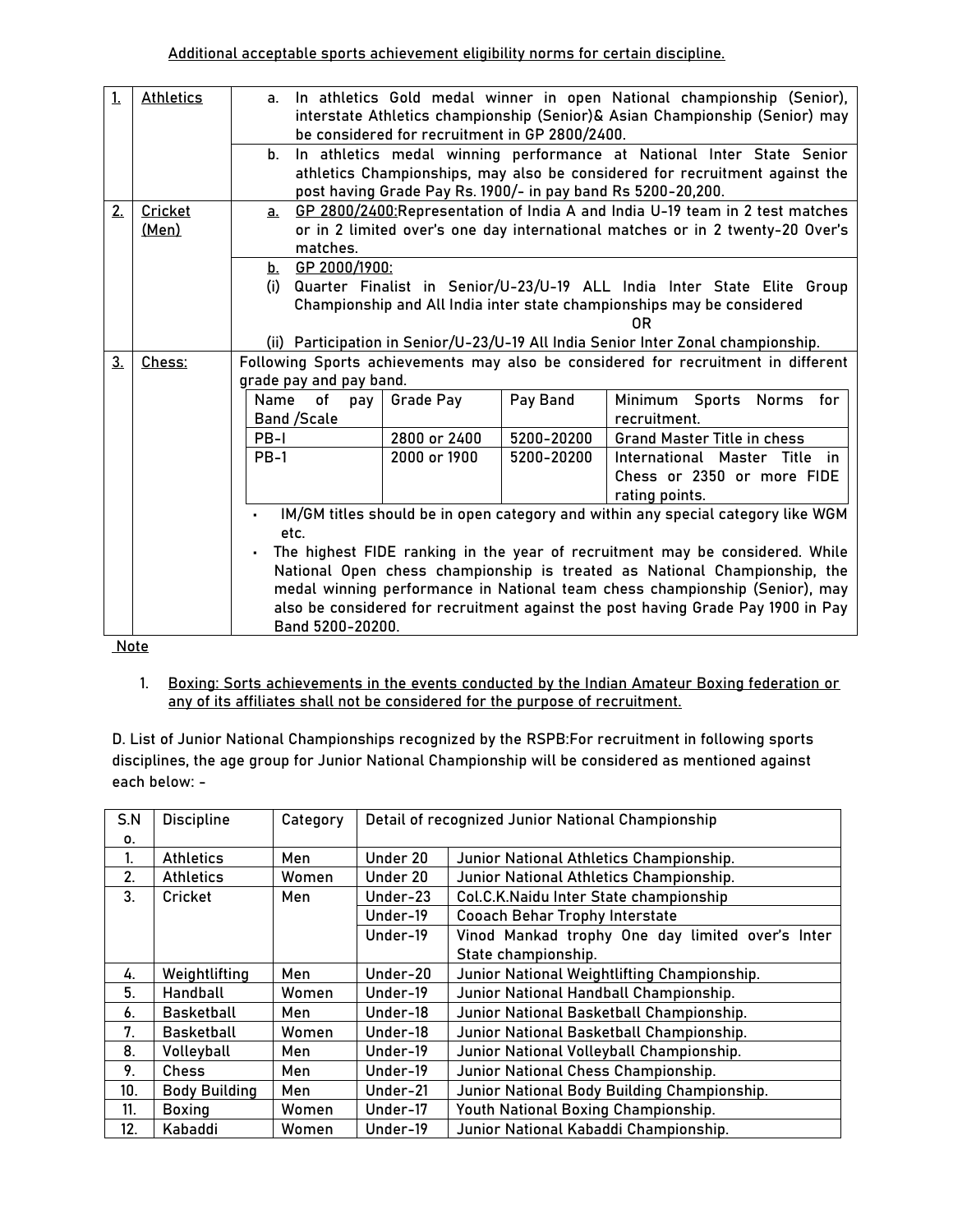**3.0 Period for Reckoning Sports Achievements:** The sports achievement shall be in the current and/or immediate previous two years and sports person shall be an active player. For this purpose two (02) financial years from the date of notification shall be taken into account for example- for application received in 2021-22 i.e. from 01.04.2021 to 31.03.2022 for recruitment. The sports achievement of current & previous two financial years i.e. 01.04.2019 to 31.03.2020 and01.04.2020 to 31.03.2021 and 01.04.21 to the date of notification shall be taken into account and therefore, sports achievement on or after 01.04.2019 shall only be considered for appointment, in the extent case. For this purpose, concluding day of the Championship shall be taken into account.

Activeness in sports shall be adjudged as per his/her performance during the trials. It is therefore, not necessary that the sportsperson must have sports achievement during current/previous financial year to see his/her activeness in sports.

- **4.0 Scheme for recruitment:** The procedure for recruitment of candidate will be as under:
	- (i) Screening & Scrutiny of application.
	- (ii) Documents Verification:the eligible candidates will be called for Document Verification before Trial. Production of original documents of Date of Birth, All Educational Qualification, Sports achievements, Caste Certificate, relevant certificate for exemption in fees, if applicable, along with one set of self- attested photo copies of all certificate, 2 recent passport size photograph (self-attested on reverse), e-Admit card and Valid Photo ID( viz. Voter Card, Aadhaar Card, E-Aadhaar, Driving License, PAN Card, Passport, Identity Card issued by his/her Employer in case the candidate is a Government Employee, School/Collage/University Photo ID Card etc.) in ORIGINAL on the day of Document Verification is mandatory failing which he/she may be disqualified and will not be allowed to appear in the Trials.
	- (iii) The recruitment will be based on trials & assessment of sports achievements, Educational Qualification. The Candidates who are found FIT in trials, only will be considered for next stage. Trials of the candidates shall be conducted by Trial Committee to assess their sports performance and suitability for Railway/Unit Team as well as Indian Railways Team. Trials committee shall give the recommendations in terms of FIT or NOT FIT for consideration for next stage as per criteria given below.

| а. | For Game Skill, Physical Fitness & Coach's<br><b>Observations during Trials</b> | 40 Marks         |
|----|---------------------------------------------------------------------------------|------------------|
| b. | <b>FIT candidate</b>                                                            | 25 Marks or More |
| C. | Not FIT candidate                                                               | Below 25 Marks   |

(iv) After trial, only FIT candidates shall be considered for next stage by Recruitment Committee. Assessment of the candidates will be held on the same day, just after trials or at the most next day of trials. Recruitment Committee shall award 60 marks for sports achievements and Education Qualification as per following criteria:

| S.N |     | <b>Description</b>               | Max. Marks |  |  |                   |
|-----|-----|----------------------------------|------------|--|--|-------------------|
|     | For | assessment of recognized         |            |  |  | Sports   50 Marks |
|     |     | Achievements as per norms        |            |  |  |                   |
|     |     | <b>Educational Qualification</b> | 10 Marks   |  |  |                   |

(v) Final Merit List Candidates shall be prepared on the basis of total marks awarded by Trial Committee and Recruitment Committee. Minimum qualifying marks are as under:

| S.No. | _evel                      | Minimum Qualifying Marks |
|-------|----------------------------|--------------------------|
|       | Level 4- Rs. 25500-81100/- | 70 Marks                 |
|       | Level 5- Rs. 29200-92300   |                          |
|       | Level 2- Rs. 19900-63200/- | 65 Marks                 |
|       | Level 3- Rs. 21700-69100   |                          |

NOTE: the offer of appointment shall be given purely on the basis of merit. In case, more than one sportsperson secure the same marks, preference will be given to younger candidates to decide the merit.

(vi) Candidates will have to bring their own playing Kit for Trial wherever applicable.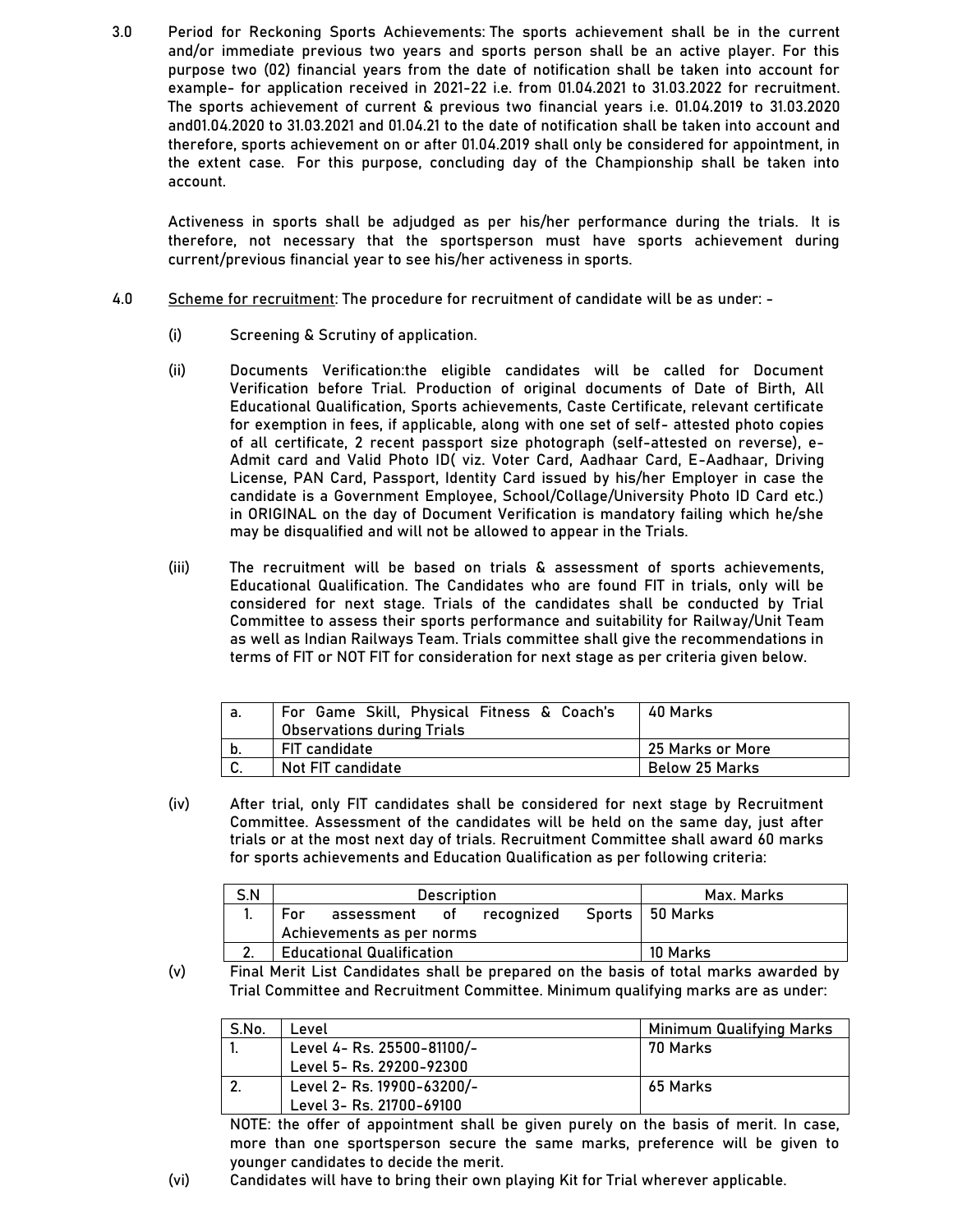- **5.0 Medical Examination:** Candidates recommended for appointment will have to pass the requisite medical fitness standards prescribed for the post to be identified by the Northern Railway Administration.
- **6.0 Period of Probation:** All the candidates getting appointment will undergo probation period of Two years (02 years).
- **7.0 Period of Training:**

The selected candidate will be required to undergo training as per the requirement of the post on which he/she has been selected.

- **8.0 Details of Agreement/Security Deposit/ Bond to be signed/Furnished by the Candidate:** Only Bond in accordance with RBE No.189(B)/2010 (Para 8.4) as amended from time to time.
- **9.0 PLACE OF POSTING:**

All over Northern Railway as per Administration requirement.

**10.0 APPLICATION/ TRIAL/ EXAMINATION FEE:** 

Examination fee is to be paid through ONLINE MODE. RRC will not accept Examination fee in Cash/ Cheque/MoneyOrder/IPO/DemandDraftCentralRecruitmentFeeStampsetc. Candidate to note that RRC/NR is not responsible for incomplete or pending online examination fee transaction for whatever reason. In such case candidate need to proceed with fresh/new transaction of payment of examination fee.

|      | mentioned<br>in.<br>(ii)<br>sub-para<br>below                                                                      | theseCategoriesofCandidateonlywhentheyactuallyappearintheTrial.                                                                                                                                  |
|------|--------------------------------------------------------------------------------------------------------------------|--------------------------------------------------------------------------------------------------------------------------------------------------------------------------------------------------|
| (ii) | For candidates<br>belonging<br>to<br>SC/ST, Women,<br>Minorities and<br>Economically<br><b>Backward</b><br>Classes | Rs. 250/- (Rupees Two Hundred Fifty) only. Application Fee will be<br>deductina<br>refunded<br>after<br>bank<br>charges<br>to<br>theseCategoriesofCandidateonlywhentheyactuallyappearintheTrial. |

Note : Candidate to note that in case of refund of Examination Fee it will be transferred back to the source from where it is received in RRC Account.

# **Fee Exemption:**

- **1.** 'Minority' means Muslims, Christians, Sikhs, Buddhists and Zoroastrians (Parses). **For claiming exemption/refund from the examination fee, minority candidates should upload 'self**-declaration' as mentioned in Annexure- 'A' at the time of filling up of online application. At the time of documents verification, such candidates claiming exemption of examination fee will also be required to furnish 'minority community declaration' affidavit on non-judicial stamp paper that he/she belongs to any of the above minority community. If the affidavit is not produced during Documents Verification, their candidature will be rejected.
- **2.** Economically Backward Classes (EBC) will mean those candidates whose family income is less than Rs. 50,000/- per annum. The income certificate as per Annexure-'B'/BPL Card/Izzat MST issued by any of the Authorities mentioned above should be uploaded at the time of filling up of online application by the candidate belonging to EBC and the same should be produced in original at the time of Documents Verification. This will have to be issued on the letterhead of the issuing authority. Authorities who are authorized to issue income certificate for the purpose of identifying Economically Backward Classes (EBC): -
	- (i) **District Magistrate or any other Revenue Officer up to the level of Tehsildar.**
	- (ii) **Sitting Member of Parliament of Lok Sabha for persons of their own constituency.**
	- (iii) **BPL Card or any other certificate issued by the Central Government under a recognized poverty alleviation program or Izzat MST issued by Railway.**
	- (iv) **Union Minister may also recommend for any person form anywhere in the country.**
	- (v) **Sitting Members of Parliament of Rajya Sabha for persons of the district in which these MPs normally reside.**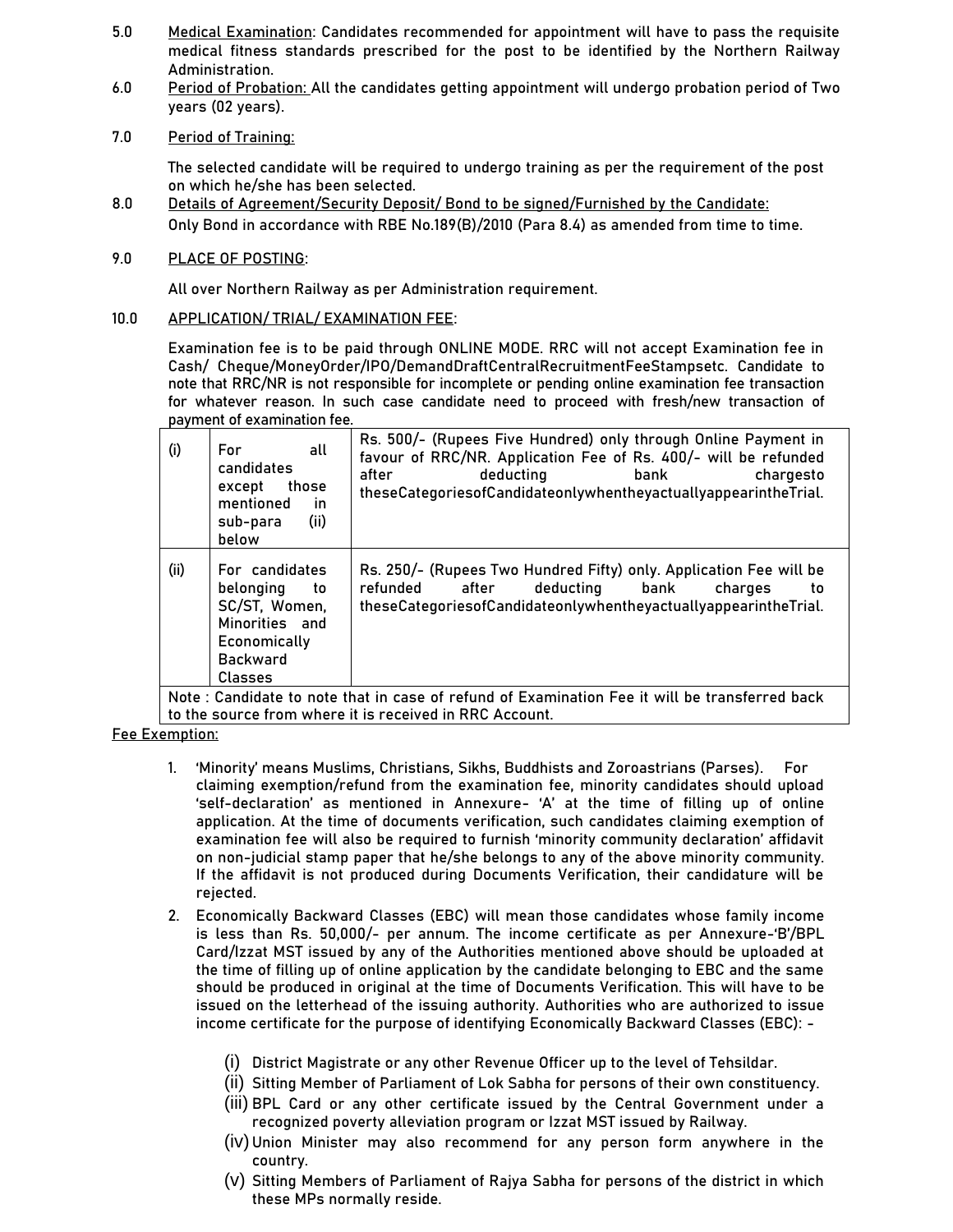- **(i)** Recruitments of sportspersons shall be dealt as per Railway Board's letter no. 2010/E (Sports)/4 (1)/1 (Policy) dated 31.12.2010 read with modifications/amendments issued by the Railway Board from time to time.
- **(ii)** In case any applicant has difficulty in filling their applications ONLINE, they are free to contact the help line numbers displayed on RRC website with notification.
- **(iii)** MerelyfillinguponlineapplicationonRRCwebsitedoesnotentitlethecandidatebeingeligible for selection process. Candidature of the candidate participating in the selection process is provisional at all stages.
- **(iv)** All the recruitments against Open Advertisement quota shall be at the minimum of scale of pay in the Pay Matrix. Railway Administration reserves the rights to recruit eligible candidates. The decision of Railway Administration on all matters relating to eligibility, place, date, mode of selection, acceptance or rejection, recommendation of post, place of posting, grade etc. shall be final and binding on the candidates. No correspondence will be entertained in this regards. Northern Railway Administration reserves the right to decide the number of sports persons to be selected for any individual/team game depending upon their requirement for that sports and availability of suitable candidates fulfilling the norms.
- **(v)** Candidate applying for more than one discipline/game or event shall submit separate application with separate examination fee along with all necessary documents for each discipline/game or event.
- **(vi)** No request for change of Date & Venue will be entertained.
- **(vii) No relaxation in Education/Sports Norms, Age Relaxation shall be permissible.**
- **(viii)** No post is reserved for SC, ST, and OBC, However the candidates claiming to belong to SC/ST/OBC communities for Fee relaxation are required to upload copy of self attested Caste Certificate issued by Competent Authority failing which no Fee relaxation is permissible and any such candidate paying less fee than Rs. 500/- as applicable to General candidate shall be REJECTED.
- **(ix)** Sports persons having sports norms of higher pay matrix and applied against the vacancies for the lower pay matrix will be considered for applied level only if found eligible otherwise.
- **(x)** No TA/DA/Accommodation will be given for appearing in the selection trials/assessment. Applicant will have to bring their own playing kit. They may also be required to stay during the selection for 4-5 days, for which they have to make their own arrangements. The Railway Administration reserves the right to fix any date, as deemed suitable, change place or postpone trials/assessment (at its own convenience), or even cancel trials due to unforeseen circumstances against which no claim will be accepted.
- **(xi)** Candidate should be in readiness to appear for the Trials etc. at short notice after the last date for submission is over.
- **(xii)** Sports person recruited against sports quota shall be terminated from service, if the information and documents furnished by him/her for recruitment are found incorrect/ fake at any stage.
- **(xiii)** No candidate should attempt impersonation or take the help of any impersonator at any stage of the selection process. Such candidates will be debarred for life from appearing in all RRB/RRC examinations or any appointment in Railways. In addition, legal action may be taken against the candidate.
- **(xiv)** Any material suppression of facts or submitting of forged certificates/caste certificate by a candidate for securing eligibility and/or obtaining privileges, including fee exemption for appearing in the selection trial shall lead to rejection of his/her candidature for the particular recruitment for which he/she has applied. Further, he/she will also be debarred from all examinations conducted by all RRB/RRC over the country and legal action may be initiated, if warranted.
- **(xv)** Candidates who have been debarred for life from all RRB/RRC examinations or candidates who have been debarred for a specified period which is not yet completed need not apply in response to this employment notice. Their candidature will be rejected during any stage of recruitment as and when detected.
- **(xvi)** Any subsequent changes in the terms and conditions of the Employment Notice as per extant rules will stand good. RRC reserves the right to consider/incorporate any subsequent changes/ modification/additions/cancellation in the terms & conditions to recruitment under this Employment Notice as and when applicable.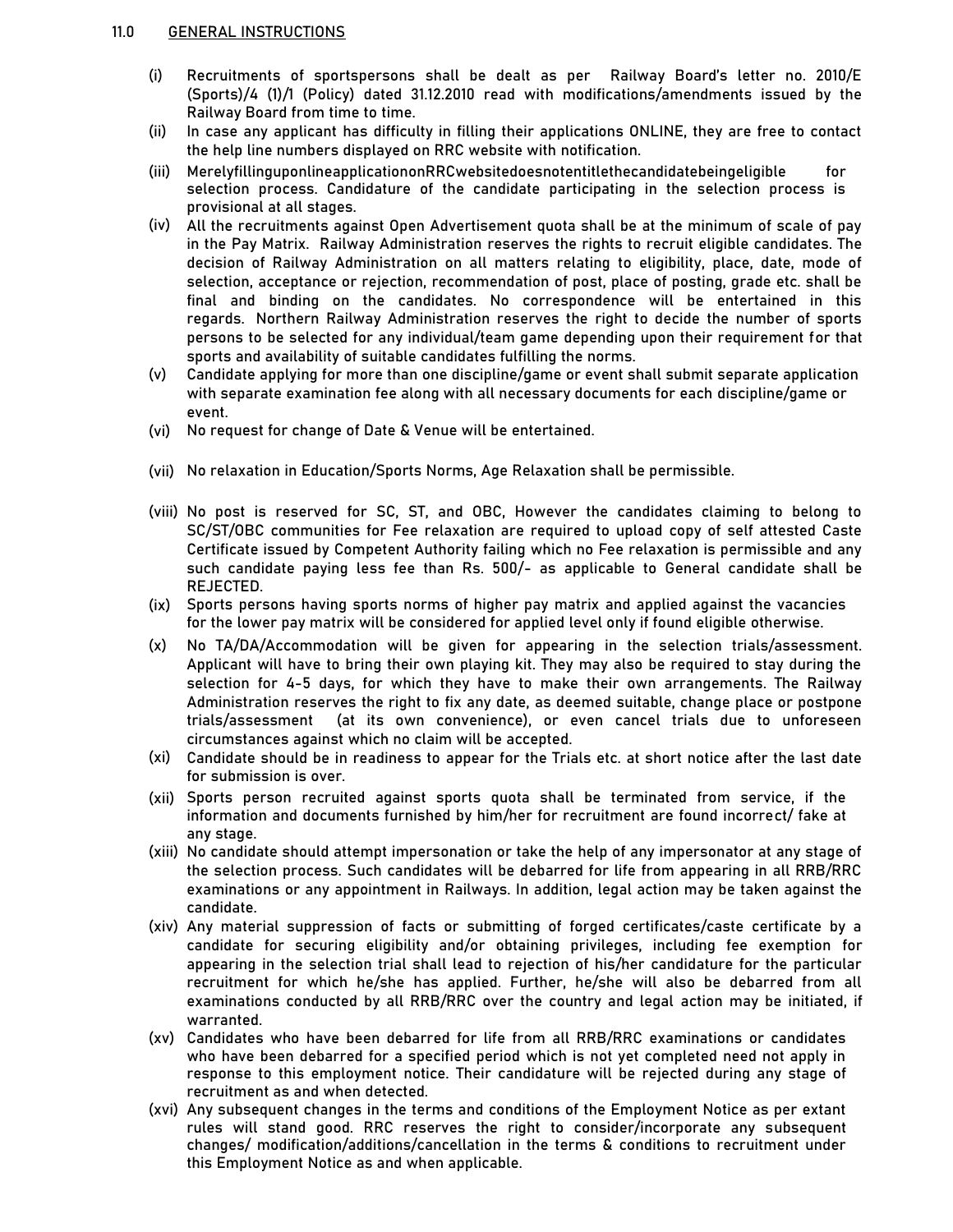- **(xvii)** Candidates selected through Sports quota will have to perform in his/her field of sports for a minimum period of 5 years. His/her performance will be assessed during first two years of service (Probation period). In case performance is no found up to the mark his/her service is liable to be terminated.
- **(xviii)**RRC reserves the right to reject the candidature of any applicant at any stage of the process of recruitment, if any irregularity/ deficiency is noticed in the application/candidature.
- **(xix)** For any Legal Dispute, the Jurisdiction will be at New Delhi only.
- **(xx)** In the event of any dispute about interpretation or any mistake, the English version will be treated as final.
- **(xxi)** Canvassing in any form, misbehavior or misconduct will lead to summary rejection and cancellation of candidature and no correspondence will be entertained in this matter.
- **(xxii)** Use of power enhancing drugs medicines/steroids/alcohol etc. is strictly banned and candidates may be required to undergo medical test if need be. Candidate found using these things will not be allowed to participate in the selection process and his candidature will be rejected along with debarring him from participating in any of the selection process in Indian Railway. Even if it is found that candidate has used such medicines even after the selection process, Railway Administration reserves the right to reject his candidature at any stage.
- **12.0 Invalid Application/Invalid Candidature: -Any of the following Deficiencies/Discrepancies found in the application form/documents submitted/not submitted by the applicant will render the Application Invalid/Candidature Invalid/Rejected at any stage of the recruitment process: -**
	- **(i)** Application not in prescribed format and incomplete or illegible application.
	- **(ii)** Applications without photograph, LHT impression, unsigned application/ Signature in capital or different signature at different places during the selection process.
	- **(iii)** Applications without Application fee or less fee.
	- **(iv)** Applications without proof of date of birth, educational qualifications, sports achievements, Caste, NOC from the employer if working etc.
	- **(v)** Over age or under age, date of birth not filled or wrongly filled,
	- **(vi)** Self-attested photocopies of requisite certificates not uploaded
	- **(vii)** Not having requisite educational qualification & sports qualification at the time of applying.
	- **(viii)** Application which are filled in a language other than English or Hindi.
	- **(ix)** Candidates already employed in Govt. Service/PSU/ Undertaking etc. should submit **NOC FROM THE EMPLOYER**, failing which application shall be summarily REJECTED.
	- **(x) Candidates to note that all relevant certificates of education, caste & sports qualification are to be uploaded with online application form failing which application shall be REJECTED**. Original Certificates are not to be sent to RRC/NR and same are required at the time of Trial/Assessment/Document Verification failing which applicant shall not be allowed to participate in the selection process.
	- **(xi) Candidates should bring all documents uploaded with ONLINE Application Form in Original along with one set of self attested photo copies (Date of Birth Matriculation or Equivalent Certificate, Educational Qualification, Sports Achievements, Caste Certificate, NOC from the employer, if working etc.) on the day of trial and assessment, failing which they shall not be allowed to appear in the Trial/Assessment. Certificates in languages other than English or Hindi should be accompanied by a self-attested translation in English/Hindi.**
	- **(xii)** The candidature of the applicants shall be liable to be rejected at any stage of recruitment in case of concealment of any fact, or any other irregularities noticed at any stage of the process.

## **13.0 MISCELLANEOUS**:

(i) Railway Administration will not be responsible for any inadvertent error in the advertisement (RRC website would be primary and main source of contact with the candidates for various information during the selection.)

## **14.0 STEPS TO FILL UP THE ONLINE APPLICATION:**

Click in the BOX given at the end of the notification undertaking by the candidate that

**I have read carefully the notification with instructions given above to be complied with during the recruitment process.**  Л

Click on APPLY ONLINE – LOGIN BOX will appear with two options i.e. Login for already Registered Candidates & for New Application.